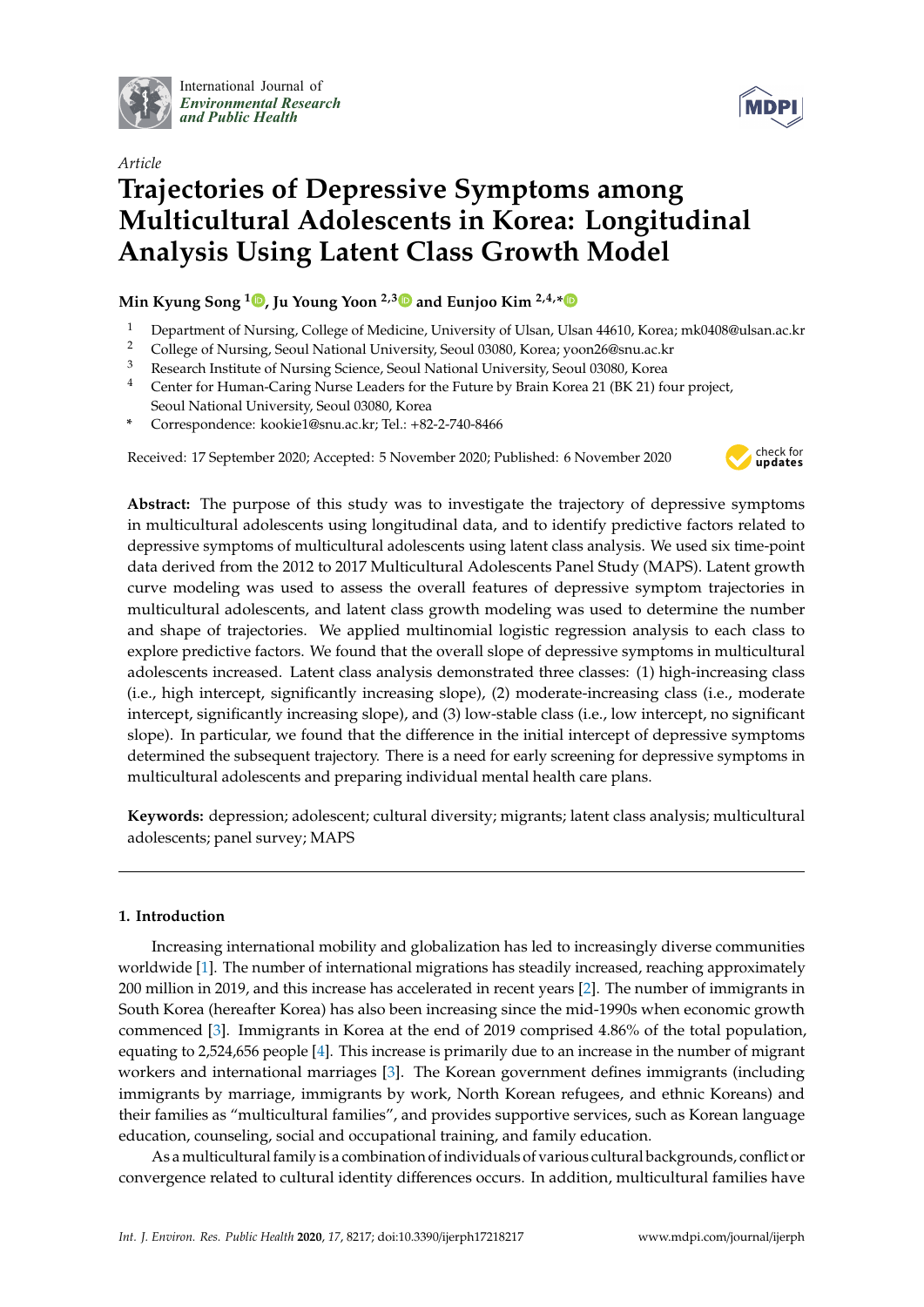aspects that can affect an individual's life and society as a whole, such as biculturalism, language, and adaptation. The increase in multicultural families is also coupled with the increase in multicultural children and adolescents. More than five out of every 100 newborns in Korea are multicultural children, and the long-term settlement ratio of multicultural families is increasing [\[5\]](#page-12-4). As a result, attention to these populations is needed because the proportion of children and adolescents from multicultural backgrounds will also increase rapidly.

Adolescence is a critical transitional period when individuals begin to explore their identities and positions in society as they grow up physically, psychologically, and socially [\[6\]](#page-12-5). During this period, they experience both rapid growth and developmental crises, and are more likely to be exposed to problem behaviors than in previous stages of development. Depression in adolescence is of great significance in that it has a profound effect on the quality of life throughout life. According to the World Health Organization, depression is one of the leading causes of illness and disability in adolescents [\[7\]](#page-12-6). Adolescent depression may present not only as depressed mood, but also as eating disorders, anxiety, refusal to attend school, poor academic performance, substance abuse, or behavioral problems [\[8\]](#page-12-7). In addition, it has been reported that adolescent depression is closely related to suicide—the leading cause of death in adolescence [\[9\]](#page-12-8). Previous studies have reported that childhood/adolescent depression is associated with high levels of adult depression, anxiety, and illicit drug use, as well as worsening health, criminal activity, and social functioning [\[10,](#page-12-9)[11\]](#page-12-10).

Previous studies of the correlations or trajectories of depressive symptoms among non-multicultural adolescents have considered individual characteristics, such as gender, economic status, academic achievement, body satisfaction, and self-esteem, and environmental factors, including family support, friendship, peer group support, and school and community support [\[12–](#page-12-11) [15\]](#page-12-12). In a study involving multicultural adolescents, the following were additionally assessed: cultural adaptation stress, self-esteem, and Korean language proficiency [\[16\]](#page-12-13). Although studies of the factors that influence depressive symptoms among multicultural adolescents have been conducted, most studies were cross-sectional in design [\[17](#page-12-14)[,18\]](#page-12-15). Despite recent increased availability of longitudinal data, such as panel data, there are too few extant studies to identify changes over time and factors that influence depressive symptoms among multicultural adolescents [\[16\]](#page-12-13). In addition, sub-groups of multicultural adolescents with distinct characteristics may exist. Unlike extant variable-centered analysis, one might differentiate latent classes with different development trajectories, namely the population might be divided into different classes according to individual response patterns (person-centered analysis) [\[19\]](#page-12-16). It is important to conduct basic research to clarify the predictors of depressive symptoms to determine the implications for prevention strategies and the specific support measures that are needed to address depressive symptoms in multicultural adolescents.

The purpose of this study was to investigate trajectories of depressive symptoms in multicultural adolescents using Multicultural Adolescents Panel Study data. In addition, we intended to provide a theoretical basis for interventions to alleviate depressive symptoms in future multicultural adolescents by identifying latent classes with different developmental trajectories of depressive symptoms and factors that predict class membership. The specific objectives of the study were as follows: (1) to identify the changes in depressive symptoms over time in multicultural adolescents. (2) To identify the trajectories of depressive symptoms in multicultural adolescents. (3) To investigate factors that predict classes of depressive symptoms in multicultural adolescents.

## **2. Materials and Methods**

### *2.1. Data Set and Sample*

We used data from the 2012 to 2017 Multicultural Adolescents Panel Study (MAPS). The MAPS consists of panel data tracked annually since 2011 and the study population consists of multicultural students enrolled in the 4th grade of elementary school in Korea. As of 2011, 1635 students or 35% of all Korean multicultural students were paneled. The original sample retention rate was 91.7% in 2012,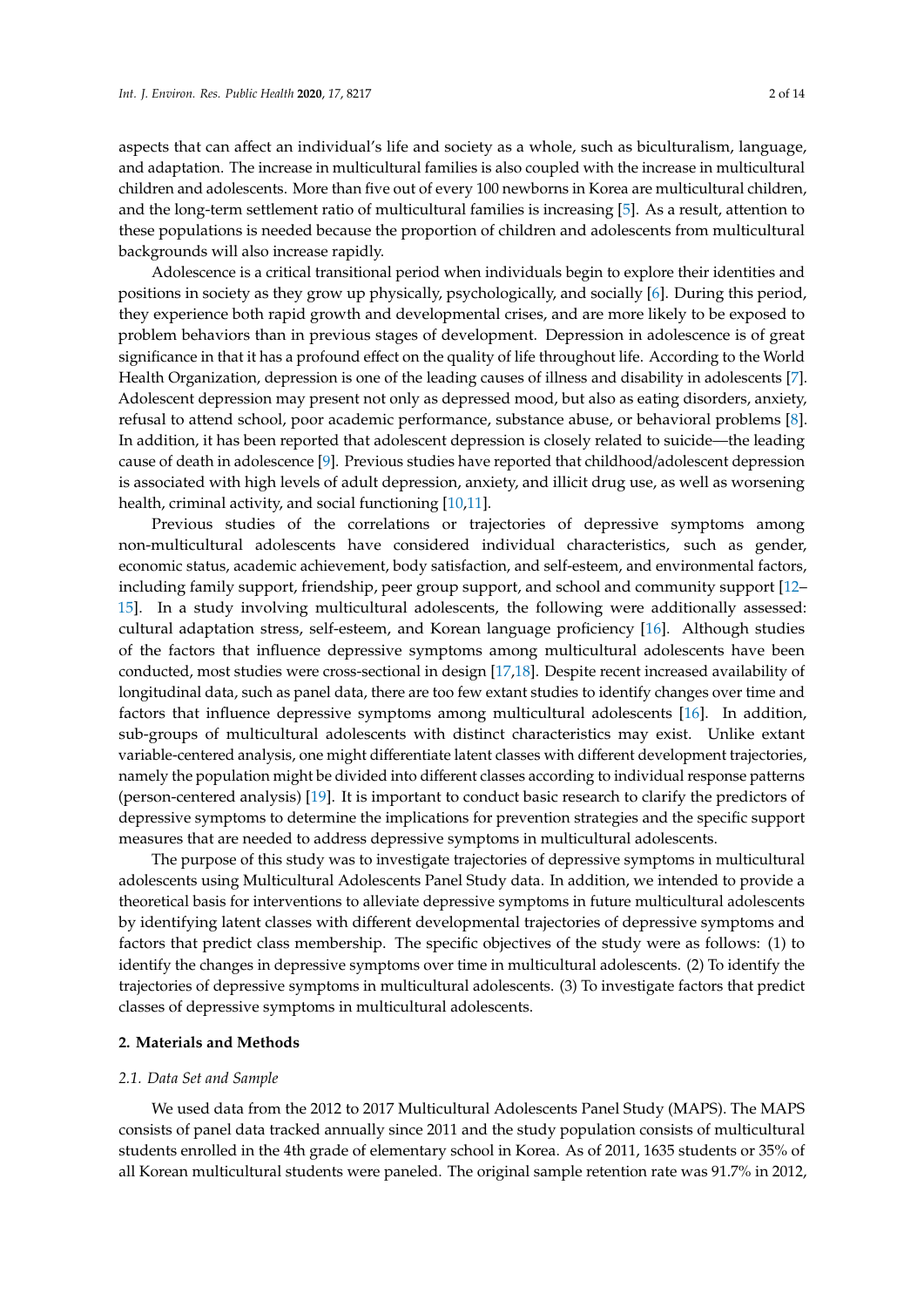88.2% in 2013, 84.3% in 2014, 82.3% in 2015, 81.2% in 2016, and 77.0% in 2017. Further information on the MAPS is provided at https://[www.nypi.re.kr](https://www.nypi.re.kr/archive)/archive.

The outcome variable of this study was depressive symptoms. This has been investigated in the MAPS since 2012; accordingly, only data from 2012 until 2017 were used for analysis in this study. Out of the total of 1500 individuals surveyed in 2012, 1432 respondents were included in the analysis by selecting those who responded at least twice from the 2012 survey to the 2017 survey and excluding four respondents whose parents were both immigrants.

After submitting the research plan to the National Youth Policy Institute, we were provided with data that excluded personal identifiers. This study was conducted with exemption from research review by the Ulsan University Institutional Review Board (IRB no. 2020R0011-001).

## *2.2. Measures*

### 2.2.1. Outcome Variable: Depressive Symptoms

Depressive symptoms were measured using the Symptom Checklist-90-Revision (SCL-90-R) developed by Derogatis et al. [\[20\]](#page-12-17) and standardized by Kim et al. [\[21\]](#page-12-18). In the MAPS, the same 10 of the 13 items in the SCL-90-R [\[22\]](#page-12-19) were used as in the Korean Children and Youth Panel Survey (CYPS). Each item was rated on a four-point scale ranging from 1 (not at all) to 4 (extremely). The higher the total score, the greater the depressive symptoms. Han and Kahng [\[13\]](#page-12-20) reported a Cronbach's alpha value of 0.90. Cronbach's alpha in the present study was 0.90 in 2012, 0.92 in 2013, 0.92 in 2014, 0.91 in 2015, 0.91 in 2016, and 0.91 in 2017.

## 2.2.2. Predictive Factors

Individual characteristics consisted of gender, age, geographic location, obesity, body satisfaction, academic achievement satisfaction, self-esteem, and ego-resiliency. Geographical locations used data surveyed by metropolis, urban (city except metropolis), and rural areas in the MAPS. Monthly household income was surveyed in units of KRW 10,000 and was converted into log values for multinomial logistic regression analysis. Height and weight were investigated to check the growth and development of multicultural adolescents in the MAPS. The criteria for obesity were defined as a BMI (body mass index) ≥ 95th percentile for age and sex according to the 2017 Korean National Growth Charts for children and adolescents [\[23\]](#page-12-21). Body satisfaction was measured using the self-concept inventory developed by Han [\[24\]](#page-12-22). The instrument is composed of 7 sub-factors, 6 out of the 14 questions on the body self-concept factor were modified and used in the MAPS. Each item was rated on a four-point scale ranging from 1 (not at all) to 4 (extremely), two of the six items were inversely scored. The higher the total score, the higher the level of body satisfaction. Han [\[24\]](#page-12-22) reported a Cronbach's alpha value of 0.69. Cronbach's alpha in the present study was 0.74. Academic achievement satisfaction was surveyed via a 4 point Likert scale  $(1 = not at all satisfied to 4 = very satisfied)$ , which was used to answer the question "How satisfied are you with your grades?" Self-esteem was measured using the Coopersmith self-esteem inventory (SEI) developed by Coopersmith [\[25\]](#page-12-23) and modified by Park and Oh [\[26\]](#page-13-0). The Korean version of the SEI is composed of 3 sub-factors, 4 out of 16 questions on the self-esteem factor were modified and used in the MAPS. Each item was rated on a four-point scale ranging from 1 (not at all) to 4 (extremely), and the mean score was used for analysis. Han and Kahng [\[13\]](#page-12-20) reported a Cronbach's alpha value of 0.83. Cronbach's alpha in the present study was 0.79. The ego-resiliency scale in the MAPS used the same 14 items as in the CYPS. The scale was developed by Block and Kremen [\[27\]](#page-13-1), translated by Yoo and Shim [\[28\]](#page-13-2), and modified by Kwon [\[29\]](#page-13-3). Each item was rated on a four-point scale ranging from 1 (not at all) to 4 (extremely), and the mean score was used for analysis. Kwon [\[29\]](#page-13-3) reported a Cronbach's alpha value of 0.74. Cronbach's alpha in the present study was 0.91.

Multicultural characteristics included the type of multicultural family, country of immigrant parent, immigrant parents' Korean proficiency, multicultural adolescents' Korean proficiency, and acculturation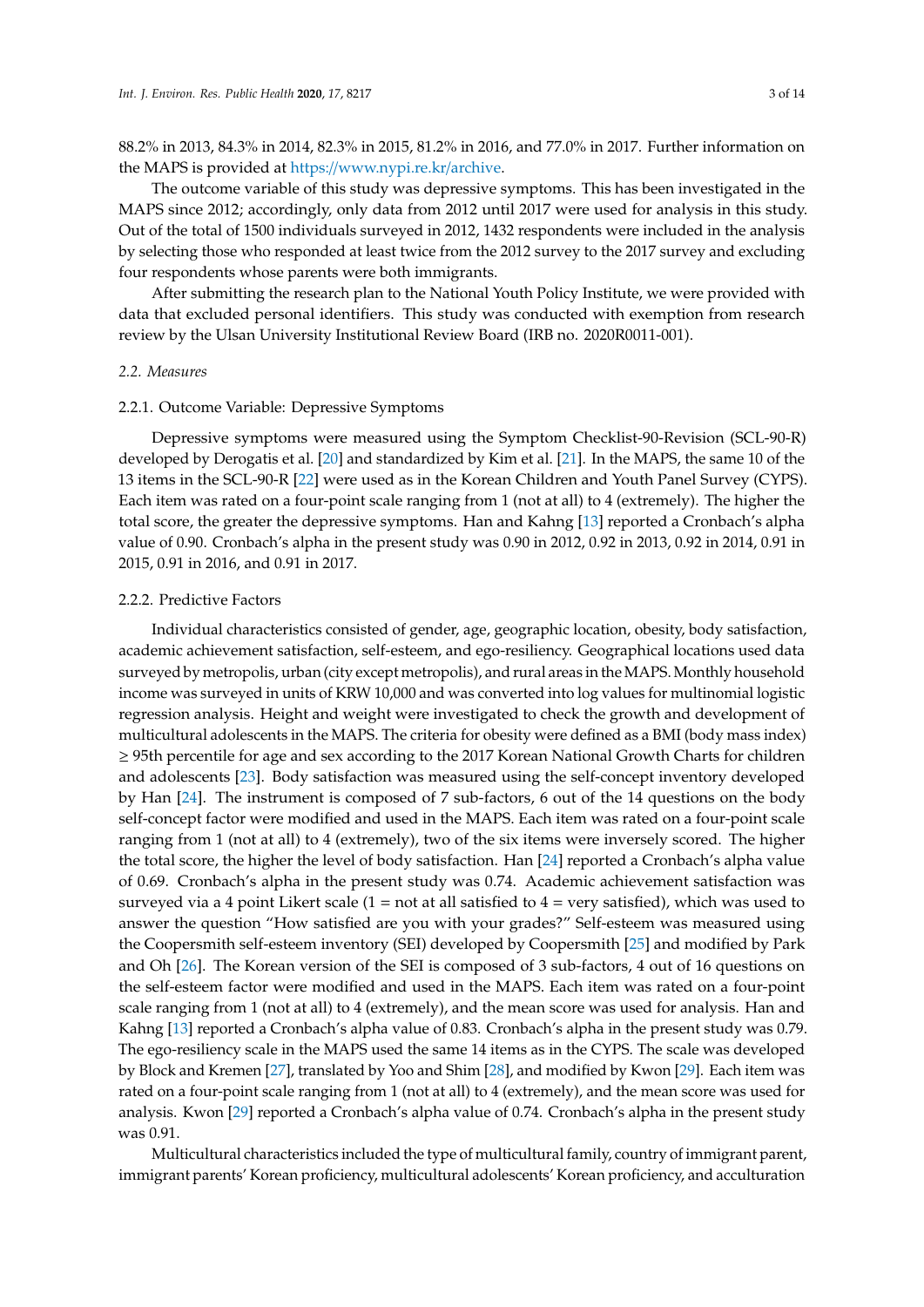stress. The type of multicultural family was classified as immigrant father or immigrant mother. The country of parents surveyed was classified as Korea, China (Han Chinese and other ethnic groups), China (Korean-Chinese), Vietnam, the Philippines, Thailand, Japan, and other. In this study, immigrant parents were classified as Chinese (Han Chinese and other ethnic groups, Korean-Chinese), Southeast Asian (Vietnam, the Philippines, Thailand), Japan, and other. Korean proficiency was measured on a 4 point Likert scale  $(1 = poor, 2 = fair, 3 = good, 4 = very good)$  in four categories: speaking, writing, reading, and listening. The mean score was used for the analysis. Cronbach's alpha for immigrant fathers, immigrant mothers, and multicultural adolescents' Korean proficiency was 0.94, 0.89, and 0.94, respectively. Acculturative stress refers to the psychological pain experienced by individuals or groups when adapting to another culture [\[30](#page-13-4)[,31\]](#page-13-5). The level of acculturative stress was measured with a short version of the Social, Attitudinal, Familial, and Environmental (SAFE) scale developed by Hovey and King [\[30\]](#page-13-4) and modified by Hong [\[31\]](#page-13-5). The scale consists of 10 items (e.g., "Because my parents are immigrants, I am ignored."), and each item is rated on a four-point scale ranging from 1 (not at all) to 4 (extremely). The final item is inverse scored and the total score was used for analysis. Hong [\[31\]](#page-13-5) reported a Cronbach's alpha value of 0.71. Cronbach's alpha in the present study was 0.76.

Environmental characteristics consisted of family support, parenting attitude (neglect), peer support, bullying experience (as a victim), teacher support, and school adaptation (learning). Support from family, peers, and teachers was assessed using the Social Support Appraisal Scale of Han [\[32\]](#page-13-6). The Social Support Appraisal Scale is composed of 8 items for each factor, but after a pilot test, the MAPS utilized 7 items for family support, 7 items for peer support, and 6 items for teacher support, after excluding questions with low factor loadings. In addition, in the original version, all responses were obtained via a 5 point Likert scale  $(1 = not at all to 5 = extremely)$ , but the MAPS modified the family support item to a 4 point Likert scale  $(1 = not at all to 4 = extremely)$ . The mean score was used for the analysis. In Han [\[16\]](#page-12-13), Cronbach's alpha was 0.95 for family support, 0.96 for peer support, and 0.95 for teacher support. In this study, the respective values were 0.94, 0.96, and 0.95. Parenting attitude (neglect) was measured using the same seven items as in CYPS. Each item was rated on a four-point scale ranging from 1 (not at all) to 4 (extremely) and the mean score was used for analysis. Two of the seven items were inverse scored. The mean score was used for the analysis. Lee and Choi [\[33\]](#page-13-7) reported a Cronbach's alpha value of 0.81 and the value in the present study was 0.77. Experience of being a victim of bullying was assessed in the MAPS using six items developed by Lee and Rhee [\[34\]](#page-13-8). Each item was rated on a four-point scale  $(1 = never, 2 = once or twice a month,$  $3$  = once or twice a week,  $4$  = almost every day) and the mean score was used for analysis. Lee and Rhee [\[34\]](#page-13-8) reported a Cronbach's alpha value of 0.88, while the value in the present study was 0.90. School adaptation (learning) was measured using the same five items as in the CYPS. Each item was rated on a four-point scale ranging from 1 (not at all) to 4 (extremely). The final item was inverse scored, and the total score was used for analysis. Eun et al. [\[35\]](#page-13-9) reported a Cronbach's alpha value of 0.77. Cronbach's alpha in the present study was 0.72.

## *2.3. Data Analysis*

The characteristics of multicultural adolescents were confirmed using descriptive statistics. Latent growth curve modeling (LGCM) was performed to examine the trajectory of depressive symptoms in multicultural adolescents using data from 2012 to 2017. The initial intercept and slope of the depressive trajectory of all multicultural adolescents were confirmed by an unconditional model analysis without covariates. Goodness of fit was assessed by calculating and comparing chi-square values, comparative fit index (CFI), Tucker–Lewis index (TLI), and root mean square error of approximation (RMSEA). Latent class growth modeling (LCGM) was used to classify the groups (i.e., latent classes) according to the depressive symptom trajectory of multicultural adolescents. The analysis used Akaike information criterion (AIC), Bayesian information criterion (BIC), adjusted BIC, entropy, and the Lo–Mendell–Rubin likelihood ratio test to determine the number of latent classes.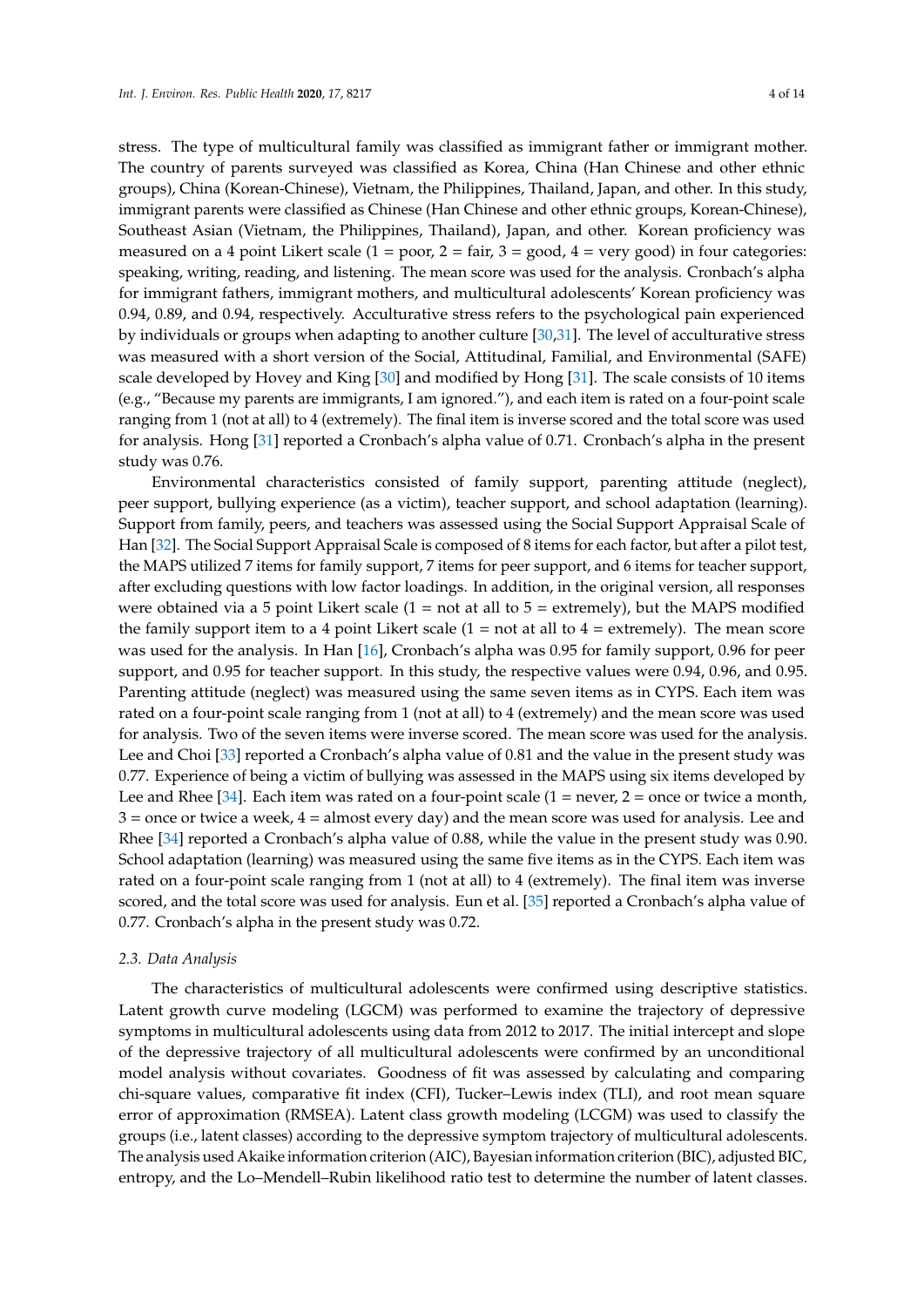Missing data in class indicators were addressed using full-information maximum likelihood (FIML). After identifying latent classes with different trajectories of depressive symptoms in multicultural adolescents, a multinomial logistic regression analysis was performed to identify predictors of classes. IBM SPSS v.23 (IBM, Armonk, NY, USA) was used for descriptive statistics and multinomial logistic regression analysis, and Mplus 8.4 (Muthén & Muthén, Los Angeles, CA, USA) was used for the LGCM and the LCGM.

# **3. Results**

## *3.1. Multicultural Adolescents' Characteristics and Changes in Depressive Symptoms*

The general characteristics of the multicultural adolescents in the 2012 MAPS data are shown in Table [1.](#page-5-0) Of the total respondents,  $48.9\%$  (n = 700) were boys and  $51.1\%$  (n = 732) were girls. The mean age was  $10.97 \pm 0.36$  years, and most respondents were 11 years old (n = 1267, 88.5%). A total of 379 multicultural adolescents (26.5%) lived in a metropolis, 650 adolescents (45.4%) lived in urban areas, and 403 adolescents (28.1%) lived in rural areas. The mean monthly household income was approximately KRW 2.18 million. In total, 66.3% of multicultural adolescents ( $n = 950$ ) were obese. The average body satisfaction score was  $17.69 \pm 3.01$ . The average satisfaction with academic achievement was  $2.78 \pm 0.77$ , that for self-esteem was  $3.17 \pm 0.55$ , and that for ego-resiliency was  $2.95 \pm 0.47$ .

|  | Table 1. General characteristics of multicultural adolescents according to the 2012 Multicultural |  |  |
|--|---------------------------------------------------------------------------------------------------|--|--|
|  | Adolescents Panel Study (MAPS) data (n = 1432).                                                   |  |  |

| <b>Variables</b>                                        | Categories                    | $n$ (%) or<br>Mean $\pm$ SD | <b>Observed Range</b> | <b>Possible Range</b> |
|---------------------------------------------------------|-------------------------------|-----------------------------|-----------------------|-----------------------|
| Individual characteristics                              |                               |                             |                       |                       |
| Gender                                                  | Boy<br>Girl                   | 700 (48.9)<br>732 (51.1)    |                       |                       |
|                                                         |                               | $10.97 \pm 0.36$            |                       |                       |
|                                                         | 10<br>11                      | 105(7.3)<br>1267 (88.5)     |                       |                       |
| Age (years)                                             | 12                            | 53(3.7)                     |                       |                       |
|                                                         | 13                            | 6(0.4)                      |                       |                       |
|                                                         | 14                            | 1(0.1)                      |                       |                       |
|                                                         | Metropolis                    | 379 (26.5)                  |                       |                       |
| Geographic location                                     | Urban $1$                     | 650 (45.4)                  |                       |                       |
|                                                         | Rural                         | 403(28.1)                   |                       |                       |
| Monthly Household income<br>$(10,000$ KRW; $n = 1428$ ) |                               | $218.92 \pm 106.45$         | $0 - 1000$            |                       |
| Obesity                                                 | Yes                           | 950 (66.3)                  |                       |                       |
|                                                         | No                            | 482 (33.7)                  |                       |                       |
| Body satisfaction                                       |                               | $17.69 \pm 3.01$            | $7 - 24$              | $6 - 24$              |
| Academic achievement satisfaction                       |                               | $2.78 \pm 0.77$             | $1 - 4$               | $1 - 4$               |
| Self-esteem                                             |                               | $3.17 \pm 0.55$             | $1 - 4$               | $1 - 4$               |
| Ego-resiliency                                          |                               | $2.95 \pm 0.47$             | $1 - 4$               | $1 - 4$               |
| Multicultural<br>characteristics                        |                               |                             |                       |                       |
| Type of multicultural                                   | Immigrant father              | 56(3.9)                     |                       |                       |
| family                                                  | Immigrant mother              | 1376 (96.1)                 |                       |                       |
|                                                         | Korea                         | 56 (3.9)                    |                       |                       |
| Country of mother                                       | China                         | 373 (26.0)                  |                       |                       |
|                                                         | South-East Asia               | 447 (31.2)                  |                       |                       |
|                                                         | Japan and others <sup>2</sup> | 556 (38.8)                  |                       |                       |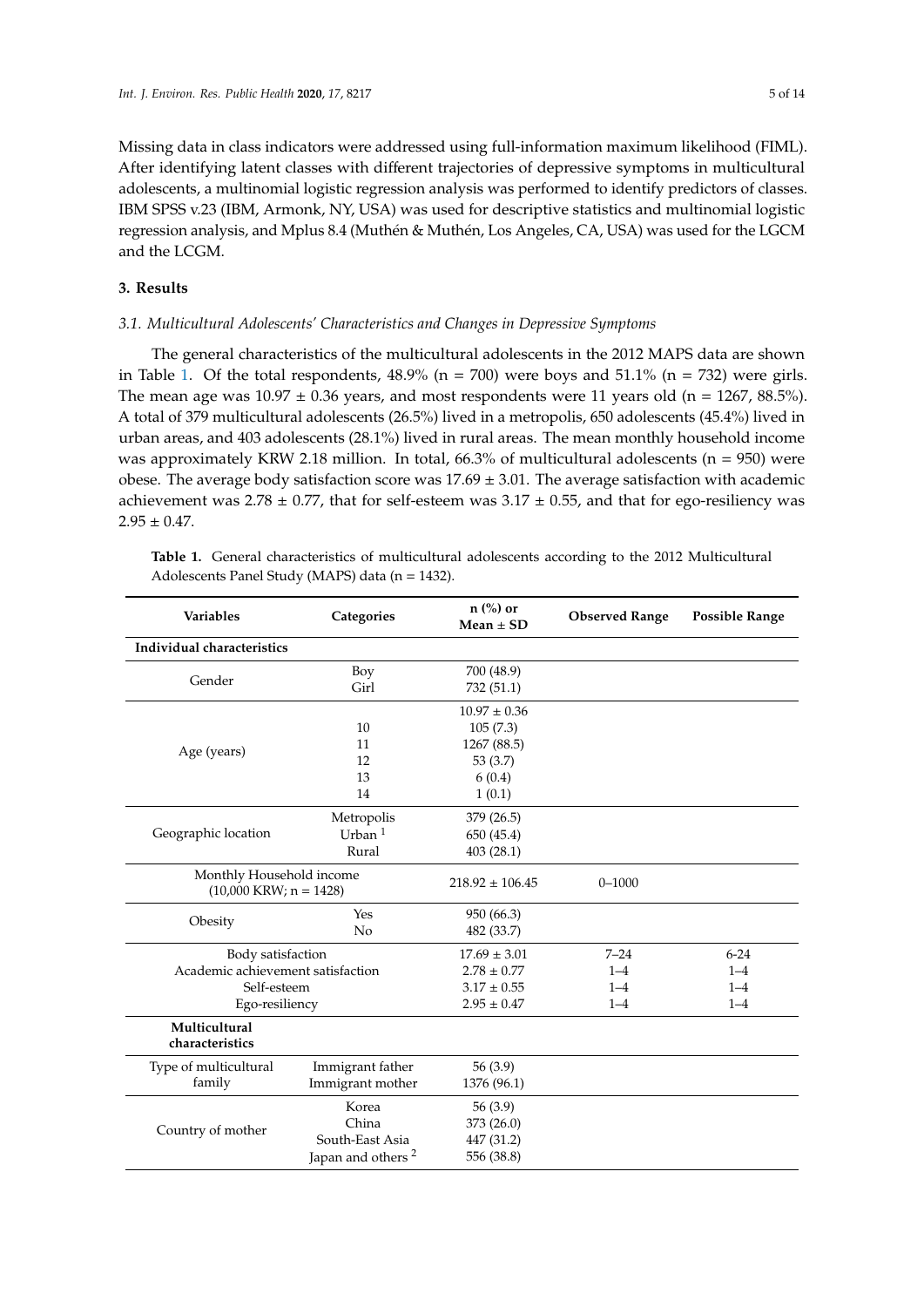<span id="page-5-0"></span>

| <b>Variables</b>                              | Categories                    | $n$ (%) or<br>$Mean \pm SD$ | <b>Observed Range</b> | <b>Possible Range</b> |
|-----------------------------------------------|-------------------------------|-----------------------------|-----------------------|-----------------------|
|                                               | Korea                         | 1304 (96.1)                 |                       |                       |
| Country of father                             | China                         | 3(0.2)                      |                       |                       |
| $(n = 1357)$                                  | South-East Asia               | 6(0.4)                      |                       |                       |
|                                               | Japan and others <sup>3</sup> | 44 (3.2)                    |                       |                       |
| Immigrant parents' Korean proficiency         |                               | $3.14 \pm 0.57$             | $1 - 4$               | $1 - 4$               |
| Multicultural adolescents' Korean proficiency |                               | $3.63 \pm 0.50$             | $1.5 - 4$             | $1 - 4$               |
| Acculturation stress                          |                               | $14.43 \pm 3.66$            | $10 - 34$             | $10 - 40$             |
| Environmental<br>characteristics              |                               |                             |                       |                       |
| Family support                                |                               | $3.18 \pm 0.59$             | $1 - 4$               | $1 - 4$               |
| Parenting attitude (neglect)                  |                               | $1.85 \pm 0.55$             | $1 - 3.43$            | $1 - 4$               |
| Peer support                                  |                               | $3.89 \pm 0.84$             | $1 - 5$               | $1 - 5$               |
| Bullying experience (victim)                  |                               | $1.12 \pm 0.35$             | $1 - 4$               | $1 - 4$               |
| Teacher support                               |                               | $3.66 \pm 0.89$             | $1 - 5$               | $1 - 5$               |
| School adaptation (learning)                  |                               | $2.93 \pm 0.49$             | $1 - 4$               | $1 - 4$               |
| Outcome                                       |                               |                             |                       |                       |
|                                               | 2012                          | $16.02 \pm 5.26$            | $10 - 40$             |                       |
|                                               | $2013(n = 1423)$              | $16.08 \pm 5.27$            | $10 - 40$             |                       |
| Depressive symptoms                           | $2014 (n = 1361)$             | $16.40 \pm 5.34$            | $10 - 37$             | $10 - 40$             |
|                                               | $2015(n = 1327)$              | $16.94 \pm 5.36$            | $10 - 40$             |                       |
|                                               | $2016 (n = 1309)$             | $17.15 \pm 5.36$            | $10 - 40$             |                       |
|                                               | $2017(n = 1241)$              | $17.40 \pm 5.52$            | $10 - 38$             |                       |

**Table 1.** *Cont.*

<sup>1</sup> city except metropolis; <sup>2</sup> Japan = 484, others = 72; <sup>3</sup> Japan = 18, others = 26.

Among the multicultural families, 1376 multicultural adolescents (96.1%) had an immigrant mother, and 56 multicultural adolescents (3.9%) had an immigrant father. Of the former, the greatest proportion of mothers originated from Japan and other countries, followed by Southeast Asia and China; of the latter, most fathers also originated from Japan and other countries, followed by Southeast Asia and China. The average Korean proficiency of immigrant parents was  $3.14 \pm 0.57$ , while the average Korean proficiency of the multicultural adolescents was  $3.63 \pm 0.50$ . The average acculturation stress level of multicultural adolescents was  $14.43 \pm 3.66$ .

The average family support score was  $3.18 \pm 0.59$ , and the average neglected parenting attitude was  $1.85 \pm 0.55$ . The average peer support score was  $3.89 \pm 0.84$ , and the average bullying experience score was  $1.12 \pm 0.35$ . The average teacher support score was  $3.66 \pm 0.89$ , and the average school adaptation (learning) score was  $2.93 \pm 0.49$ .

The mean depressive symptom scores over time were  $16.02 \pm 5.26$  in  $2012$ ,  $16.08 \pm 5.27$  in 2013,  $16.40 \pm 5.34$  in 2014,  $16.94 \pm 5.36$  in 2015,  $17.15 \pm 5.36$  in 2016, and  $17.40 \pm 5.52$  in 2017.

## *3.2. Trajectory of Depressive Symptoms among Multicultural Adolescents*

Table [2](#page-6-0) shows the trajectory of depressive symptoms among multicultural adolescents from 2012 to 2017. The model provided good fit to the data (CFI =  $0.964$ , TLI =  $0.966$ , and RMSEA =  $0.052$ ). The depressive symptom trajectory of multicultural adolescents was statistically significant with an initial average intercept of 15.878 ( $p < 0.001$ ) and average slope of 0.330 ( $p < 0.001$ ).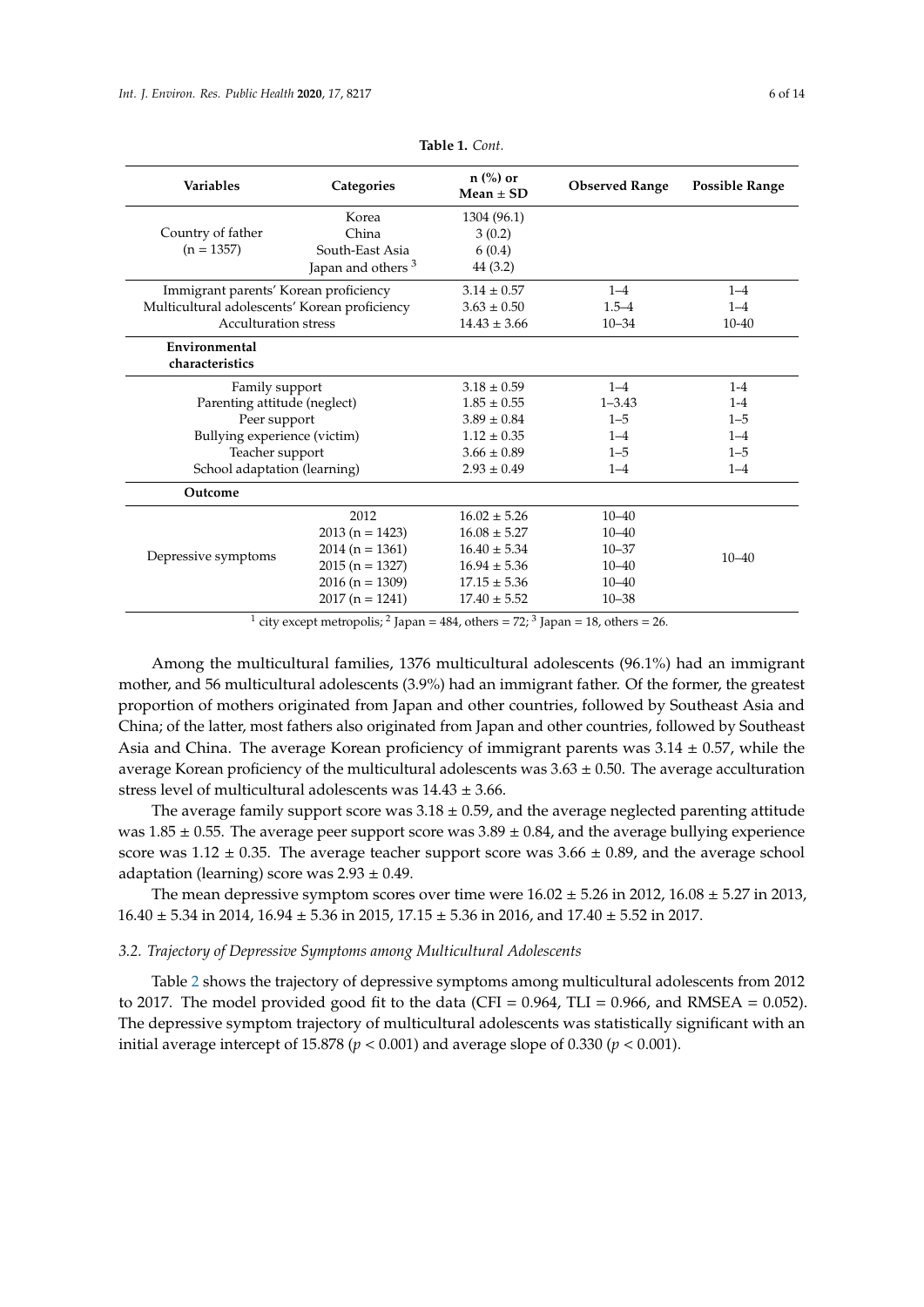<span id="page-6-0"></span>

|                    | Mean                 | SЕ             | <b>Model Fit</b>   |            |       |              |
|--------------------|----------------------|----------------|--------------------|------------|-------|--------------|
|                    |                      |                | $x^2(p)$           | <b>CFI</b> | TLI   | <b>RMSEA</b> |
| Intercept<br>Slope | 15.878 *<br>$0.330*$ | 0.120<br>0.032 | 77.767<br>(<0.001) | 0.964      | 0.966 | 0.052        |

Table 2. Trajectory of depressive symptoms among multicultural adolescents (n = 1432).

CFI = comparative fit index; TLI = Tucker–Lewis index; RMSEA = root mean square error of approximation;  $* p < 0.001$ .

## *3.3. Latent Class According to the Trajectory of Depressive Symptoms of Multicultural Adolescents*

Table [3](#page-6-1) presents AIC, BIC, adjusted BIC, entropy, Lo–Mendell–Rubin (LMR) likelihood ratio tests, and the numbers and proportion of individuals in each class of each latent class growth model. Although AIC, BIC, and adjusted BIC values continued to diminish, the LMR test failed to reach significance from the four-class model onwards. Hence, the three-class model provided the best fit to the observed data. When the latent classes were divided into three, the proportions of individuals within each class was  $8.9\%$  (n = 128) in class one,  $46.9\%$  (n = 672) in class two, and  $44.1\%$  (n = 632) in class three.

<span id="page-6-1"></span>**Table 3.** Determining the number of latent classes according to the development trajectory of depressive symptoms ( $n = 1432$ ).

|                            |              |     | 2-Class<br>Model | 3-Class<br>Model | 4-Class<br>Model | 5-Class<br>Model |
|----------------------------|--------------|-----|------------------|------------------|------------------|------------------|
|                            | AIC          |     | 48,490.447       | 48,128.987       | 48,037.590       | 47,948.608       |
|                            | BIC.         |     | 48,548.382       | 48,202.723       | 48,127.126       | 48,053.945       |
|                            | Adjusted BIC |     | 48,513.439       | 48,158.250       | 48,073.123       | 47,990.412       |
| Model fit                  | Entropy      |     | 0.712            | 0.756            | 0.713            | 0.695            |
|                            | LMR test     | 2LL | 1632.370         | 367.459          | 97.397           | 94.982           |
|                            |              | р   | < 0.001          | < 0.001          | 0.218            | 0.129            |
|                            | Class 1      |     | 577 (40.3)       | 128(8.9)         | 589 (41.1)       | 117(8.2)         |
|                            | Class 2      |     | 855 (59.7)       | 672 (46.9)       | 33(2.3)          | 502(35.1)        |
| $n$ (%) by<br>latent class | Class 3      |     |                  | 632 (44.1)       | 508 (35.5)       | 304(21.2)        |
|                            | Class 4      |     |                  |                  | 302(21.1)        | 33(2.3)          |
|                            | Class 5      |     |                  |                  |                  | 476 (33.2)       |

AIC = Akaike information criterion; BIC = Bayesian information criterion; LMR = Lo–Mendell–Rubin; LL = log likelihood.

Table [4](#page-6-2) and Figure [1](#page-7-0) show the course trajectories of the three latent classes identified. The first class, which was named "high-increasing class", was characterized by high initial depressive symptoms (intercept = 22.218,  $p < 0.001$ ) that subsequently increased (slope = 0.644,  $p < 0.001$ ). The second class, which was named "moderate-increasing class", began with depressive symptom values between the first and third classes (intercept =  $17.073$ ,  $p < 0.001$ ) and exhibited a relatively modest increase compared to the first class (slope  $= 0.514$ ,  $p < 0.001$ ). The third class, which was named "low-stable" class", began with the lowest depressive symptoms score of the three classes (intercept = 17.073,  $p < 0.001$ ) and maintained this level over time (slope =  $0.063$ ,  $p = 0.292$ ).

**Table 4.** Intercept and slope of each class.

<span id="page-6-2"></span>

| <b>Classes</b>                      | Intercept $(p)$          | Slope $(p)$     |
|-------------------------------------|--------------------------|-----------------|
| Class 1 (High-Increasing class)     | $22.218 \approx (0.001)$ | 0.644 (< 0.001) |
| Class 2 (Moderate-Increasing class) | $17.073$ (< $0.001$ )    | 0.514 (< 0.001) |
| Class 3 (Low-Stable class)          | 13.208 (< 0.001)         | 0.063(0.292)    |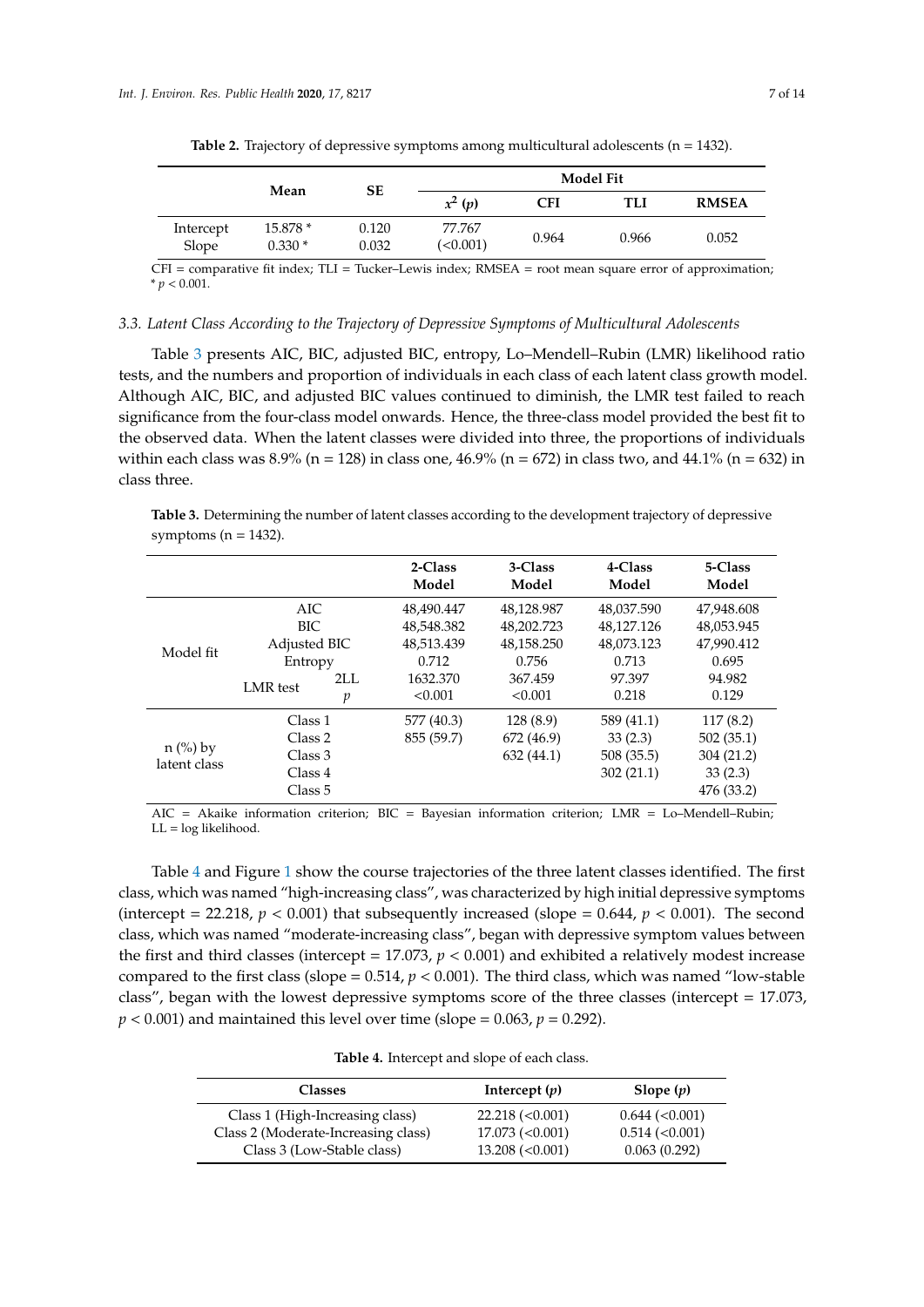<span id="page-7-0"></span>

**Figure 1.** Latent classes of depressive symptom trajectories.

### *3.4. Predictors of Identified Course Trajectories*

The Durbin–Watson test indicated that there was no autocorrelation within the residuals (Durbin–Watson statistic = 1.901). There was no multicollinearity between independent variables, with tolerance of 0.469–0.968 and a variance inflation factor of 1.033–2.133.

In multinomial logistic regression analysis, gender and geographic location were statistically significant predictors of latent class membership (Table [5\)](#page-8-0). Compared to the reference (class two: moderate-increasing class), boys were less likely to belong to class one (high-increasing class, odds ratio  $(OR) = 0.435$ ,  $95\% CI = 0.281 - 0.674$ ) and more likely to belong to class three (low-stable class,  $OR = 2.066$ , 95% CI = 1.617–2.642). Multicultural adolescents living in urban areas were more likely than those in rural areas to belong to the high-increasing class rather than the moderate-increasing class ( $OR = 1.725$ , 95% CI = 1.036–2.872). In contrast, multicultural adolescents living in urban areas were less likely than those in rural areas to belong to the low-stable class rather than the moderate-increasing class  $(OR = 0.600, 95\% CI = 0.448 - 0.804)$ . A low-stable class rather than a moderate-increasing class was predicted by greater ego-resiliency (OR =  $1.518$ ,  $95\%$  CI =  $1.047$ – $2.201$ ) and lower acculturation stress  $(OR = 0.944, 95\% CI = 0.909 - 0.981).$ 

| <b>Variables</b>                  |              |                            | Class 1 $(n = 128)$ :<br><b>High-Increasing Class</b> | Class 3 ( $n = 632$ ):<br><b>Low-Stable Class</b> |                 |
|-----------------------------------|--------------|----------------------------|-------------------------------------------------------|---------------------------------------------------|-----------------|
|                                   |              | <b>OR</b>                  | 95% CI                                                | <b>OR</b>                                         | 95% CI          |
|                                   |              | Individual characteristics |                                                       |                                                   |                 |
|                                   | Boy          | 0.435                      | $0.281 - 0.674$                                       | 2.066                                             | $1.617 - 2.642$ |
| Gender                            | Girl         |                            | Reference                                             |                                                   |                 |
| Age (years)                       |              | 0.917                      | $0.551 - 1.526$                                       | 0.892                                             | $0.636 - 1.250$ |
|                                   | Metropolis   | 0.959                      | 0.519-1.773                                           | 0.785                                             | $0.564 - 1.092$ |
| Geographic                        | $U$ rban $1$ | 1.725                      | 1.036-2.872                                           | 0.600                                             | 0.448-0.804     |
| location                          | Rural        | Reference                  |                                                       |                                                   |                 |
| Monthly household income (log)    |              | 1.123                      | $0.428 - 2.946$                                       | 1.312                                             | $0.741 - 2.322$ |
|                                   | Yes          | 0.959                      | $0.618 - 1.489$                                       | 1.115                                             | $0.862 - 1.441$ |
| Obesity                           | No           | Reference                  |                                                       |                                                   |                 |
| Body satisfaction                 |              | 0.973                      | $0.895 - 1.058$                                       | 1.001                                             | $0.951 - 1.055$ |
| Academic achievement satisfaction |              | 0.933                      | $0.696 - 1.251$                                       | 1.017                                             | $0.854 - 1.211$ |
| Self-esteem                       |              | 0.963                      | 0.578-1.606                                           | 1.342                                             | 0.979-1.840     |
| Ego-resiliency                    |              | 1.349                      | $0.744 - 2.443$                                       | 1.518                                             | 1.047-2.201     |

**Table 5.** Multinomial logistic regression analysis.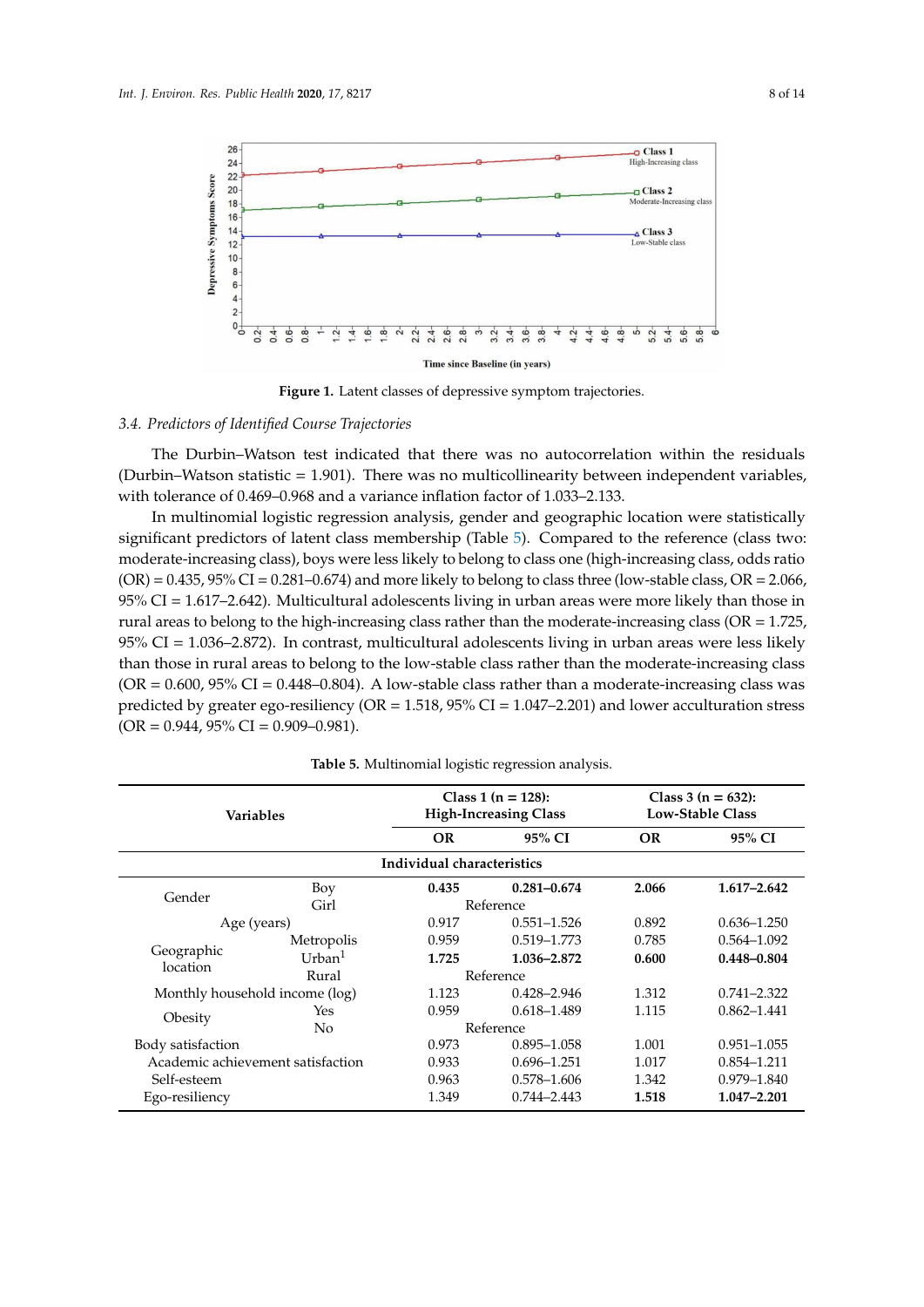<span id="page-8-0"></span>

| <b>Variables</b>                                                                                                                        |                                      |                                                                                 | Class 3 ( $n = 632$ ):<br><b>Low-Stable Class</b>                                                   |                                                                                                    |  |  |  |
|-----------------------------------------------------------------------------------------------------------------------------------------|--------------------------------------|---------------------------------------------------------------------------------|-----------------------------------------------------------------------------------------------------|----------------------------------------------------------------------------------------------------|--|--|--|
|                                                                                                                                         | OR.                                  | 95% CI                                                                          | <b>OR</b>                                                                                           | 95% CI                                                                                             |  |  |  |
| Multicultural characteristics                                                                                                           |                                      |                                                                                 |                                                                                                     |                                                                                                    |  |  |  |
| Immigrant father                                                                                                                        | 1.832                                | 0.676-4.964                                                                     | 1.140                                                                                               | $0.594 - 2.186$                                                                                    |  |  |  |
| China<br>South-East                                                                                                                     | 1.171<br>0.987                       | $0.691 - 1.986$<br>$0.600 - 1.623$                                              | 1.199<br>1.286                                                                                      | $0.874 - 1.644$<br>0.956-1.729                                                                     |  |  |  |
| Immigrant parent's Korean proficiency<br>Multicultural adolescents' Korean<br>proficiency<br>Acculturation stress                       |                                      | $0.613 - 1.401$<br>$0.691 - 1.515$<br>$0.976 - 1.085$                           | 0.862<br>1.280<br>0.944                                                                             | $0.675 - 1.100$<br>0.984-1.664<br>$0.909 - 0.981$                                                  |  |  |  |
| <b>Environmental characteristics</b>                                                                                                    |                                      |                                                                                 |                                                                                                     |                                                                                                    |  |  |  |
| Family support<br>Parenting attitude (neglect)<br>Peer support<br>Victim of bullying<br>Teacher support<br>School adaptation (learning) |                                      | $0.551 - 1.196$<br>1.085-2.529<br>$0.521 - 0.977$<br>1.096-2.489<br>0.938-1.669 | 1.369<br>0.971<br>1.057<br>0.491<br>1.073                                                           | 1.058-1.772<br>$0.761 - 1.237$<br>$0.859 - 1.300$<br>$0.293 - 0.825$<br>0.898-1.281<br>1.216-2.419 |  |  |  |
|                                                                                                                                         | Immigrant mother<br>Japan and others | 0.926<br>1.023<br>1.029<br>0.811<br>1.656<br>0.714<br>1.651<br>1.251<br>0.695   | Class 1 ( $n = 128$ ):<br><b>High-Increasing Class</b><br>Reference<br>Reference<br>$0.404 - 1.198$ | 1.715                                                                                              |  |  |  |

**Table 5.** *Cont.*

Reference group = class 2: moderate-increasing class ( $n = 672$ ); OR = odds ratio; CI = confidence interval; bold figures indicate significant associations ( $p < 0.05$ ).  $^1$  city except metropolis.

Compared to the moderate-increasing class, high family support predicted a low-stable class  $(OR = 1.369, 95\% CI = 1.058 - 1.772)$  and a highly neglectful parenting attitude predicted a high-increasing class (OR =  $1.656$ ,  $95\%$  CI =  $1.085-2.529$ ). Regarding school life, low peer support predicted a high-increasing class (OR = 0.714, 95% CI = 0.521-0.977). In addition, greater experience of being a victim of bullying was associated with a high-increasing class (OR =  $1.651$ , 95% CI =  $1.096-2.489$ ), and less experience of being a victim of bullying was associated with a low-stable class ( $OR = 0.491$ ,  $95\%$ ) CI = 0.293–0.825). The greater the level of school adaptation, the more likely adolescents were to belong to the low-stable class rather than the moderate-increasing class ( $OR = 1.715$ ,  $95\% CI = 1.216 - 2.419$ ).

## **4. Discussion**

The current study used a latent class growth model to investigate the trajectory of changes in depressive symptoms according to the growth of multicultural adolescents, with the secondary aim of identifying risk and protective factors for this group.

On average, the depressive symptom of multicultural adolescents increased linearly over time, which is a similar finding to a recent study of multicultural adolescents [\[16\]](#page-12-13). In the current study, the trajectory of depressive symptoms identified by the latent growth curve model started at 15.878 points in the first year (fifth grade) and increased by 0.33 points every year for 6 years. In addition, this is consistent with a prior study [\[2\]](#page-12-1) that confirmed the developmental trajectory of depressive symptoms from the fourth through to eighth grades using longitudinal data from the Korean Youth Panel Study (KYPS) [\[15\]](#page-12-12). Differences in the initial value of depressive symptoms are factors related to the subsequent slope. Considering the results of previous studies, which have found that children's depressive symptoms affect them even into adulthood [\[32\]](#page-13-6), early detection of multicultural children and adolescents who are vulnerable to depressive symptoms and providing interventions are of paramount importance, and thus early screening is necessary.

Given the heterogeneity of longitudinal trajectories of depressive symptoms over time, the present study classified individual trajectories among multicultural adolescents into three latent classes: "High-Increasing class", "Moderate-Increasing class", and "Low-Stable class." The high-increasing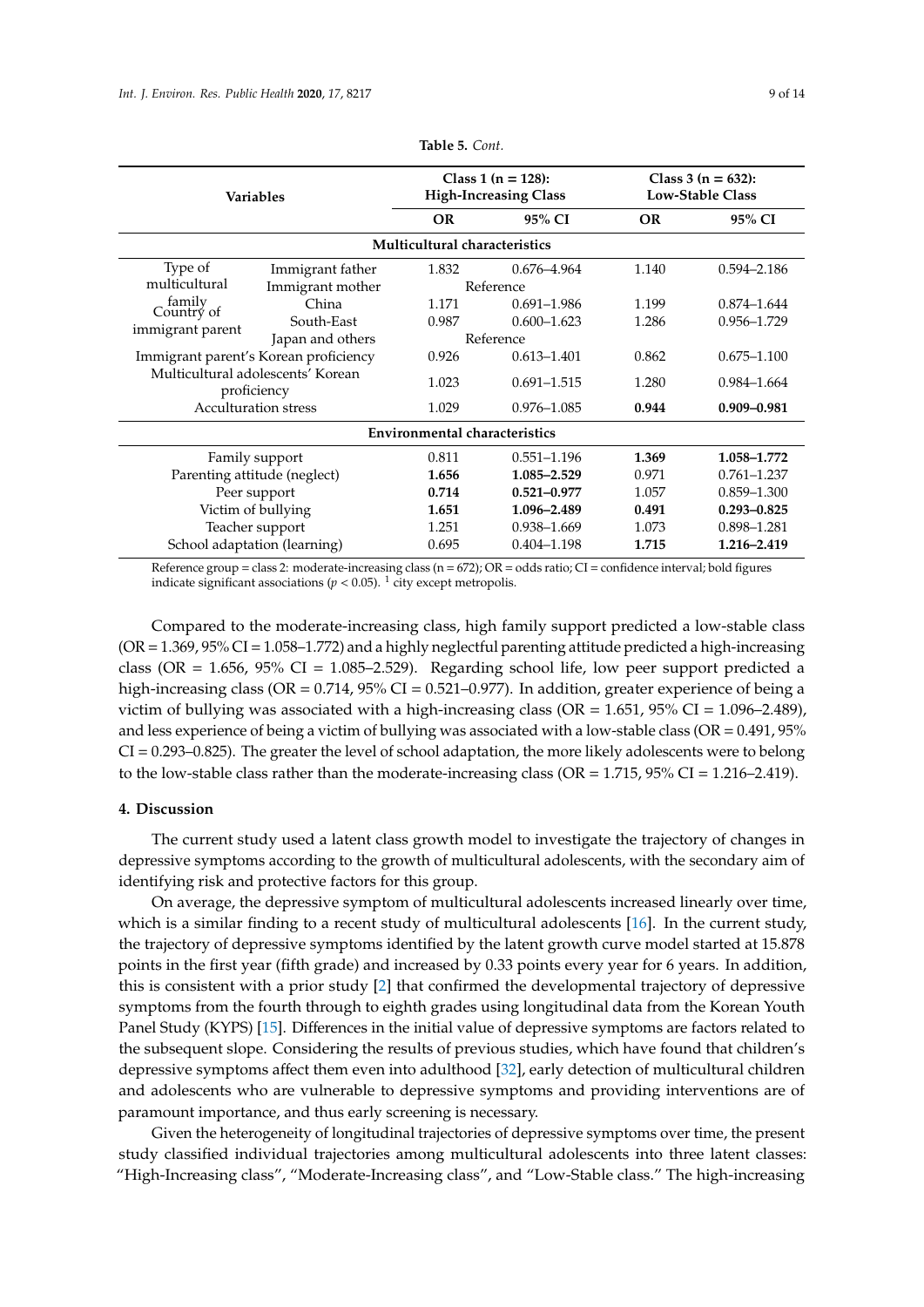class exhibited the highest level of depressive symptoms among classes in the fifth grade. The level of depressive symptoms in this class continued to increase subsequently and this class exhibited the highest level of depressive symptoms among classes in the 10th grade. This class accounted for 8.9% of the total sample ( $n = 128$ ). The moderate-increasing class reported slightly higher depressive symptoms than the average in the fifth grade, which continuously increased to a high level of depressive symptoms in the 10th grade. This class accounted for 46.9% of the total sample ( $n = 672$ ). Finally, the low-stable class exhibited a consistently lower than average level of depressive symptoms than the average from fifth to 10th grade,  $44.1\%$  (n = 632) of the total study subjects belonged to this class. The three classes of latent trajectories identified in the current study are consistent with previous studies of depressive symptoms in children and adolescents conducted in other countries [\[36\]](#page-13-10). A previous systematic review [\[36\]](#page-13-10) identified symptom trajectories of "No or low," "Moderate", "Increasing and

high", and "Decreasing", of which "No or low" was the most common at 67%. In the current study, the moderate-increasing class was the most common at 46.9%, and a decreasing trajectory was not identified. Gender, parent, and peer support, which affected the classification of depressive symptom trajectories in multicultural adolescents, were also identified as risk/protective factors in a previous review for adolescent depressive symptoms [\[36\]](#page-13-10).

In the current study, factors that predicted the developmental trajectory of depressive symptoms in multicultural adolescents were explored by dividing them into individual factors, multicultural factors, and environmental factors. Female multicultural adolescents were most likely to belong to the high-increasing class, and boys were most likely to belong to the low-stable class. These findings are consistent with the findings of studies related to depressive symptom trajectories in adolescents, namely that there is a gender difference in adolescent depressive symptom levels [\[36,](#page-13-10)[37\]](#page-13-11). In addition, cross-sectional and longitudinal studies of multicultural adolescents have also shown that female adolescents typically report a higher level of depressive symptoms than males do [\[14,](#page-12-24)[16\]](#page-12-13). This highlights the need for differentiated interventions for female multicultural adolescents. In addition, lower ego-resiliency was associated with higher likelihood of belonging to the low-stable class versus the moderate-increasing class. Ego-resiliency enables individuals to positively accept themselves, other people, and heterogeneous cultures, and to overcome cultural conflicts and confusion [\[38\]](#page-13-12). Therefore, it is necessary to support programs that improve the ego-resiliency of multicultural adolescents.

Among multicultural factors, the lower the acculturation stress, the higher the likelihood of belonging to the low-stable class compared to the moderate-increasing class. The Korean language proficiency of immigrant parents or adolescents was not statistically significant as a predictor for distinguishing between the moderate-increasing class and low-stable class. These findings are consistent with previous research that has reported acculturation stress is a risk factor for depressive symptoms and mental health issues in multicultural adolescents [\[13](#page-12-20)[,16](#page-12-13)[,39\]](#page-13-13). Children of multicultural families experience acculturation, which includes differences in parental values and attitudes towards life caused by parents' bicultural background [\[16\]](#page-12-13). Children are vulnerable while growing up, often experiencing mental pain due to social prejudice or bullying, and stresses such as alienation and confusion about identity [\[40\]](#page-13-14). Acculturation stress, which is a representative behavioral response that multicultural adolescents experience during cultural adaptation [\[41\]](#page-13-15), may be an additional stress factor that non-multicultural adolescents do not experience. Multicultural adolescents in Korea are exposed to bicultural and bilingual environments. According to a previous study, even multicultural adolescents born in Korea experience a sense of disparity among their peers, become subject to discrimination, and suffer serious identity confusion due to differences in their appearance or Korean proficiency [\[42\]](#page-13-16). In particular, multicultural adolescents are more likely to experience acculturation stress in the context of a racially homogeneous society such as Korea versus more diverse societies [\[43\]](#page-13-17). According to the results of this study, if acculturation stress is low, the probability of belonging to the low-stable class is high. Therefore, it is necessary for multicultural adolescents to receive screening for acculturation stress and support to alleviate such stress.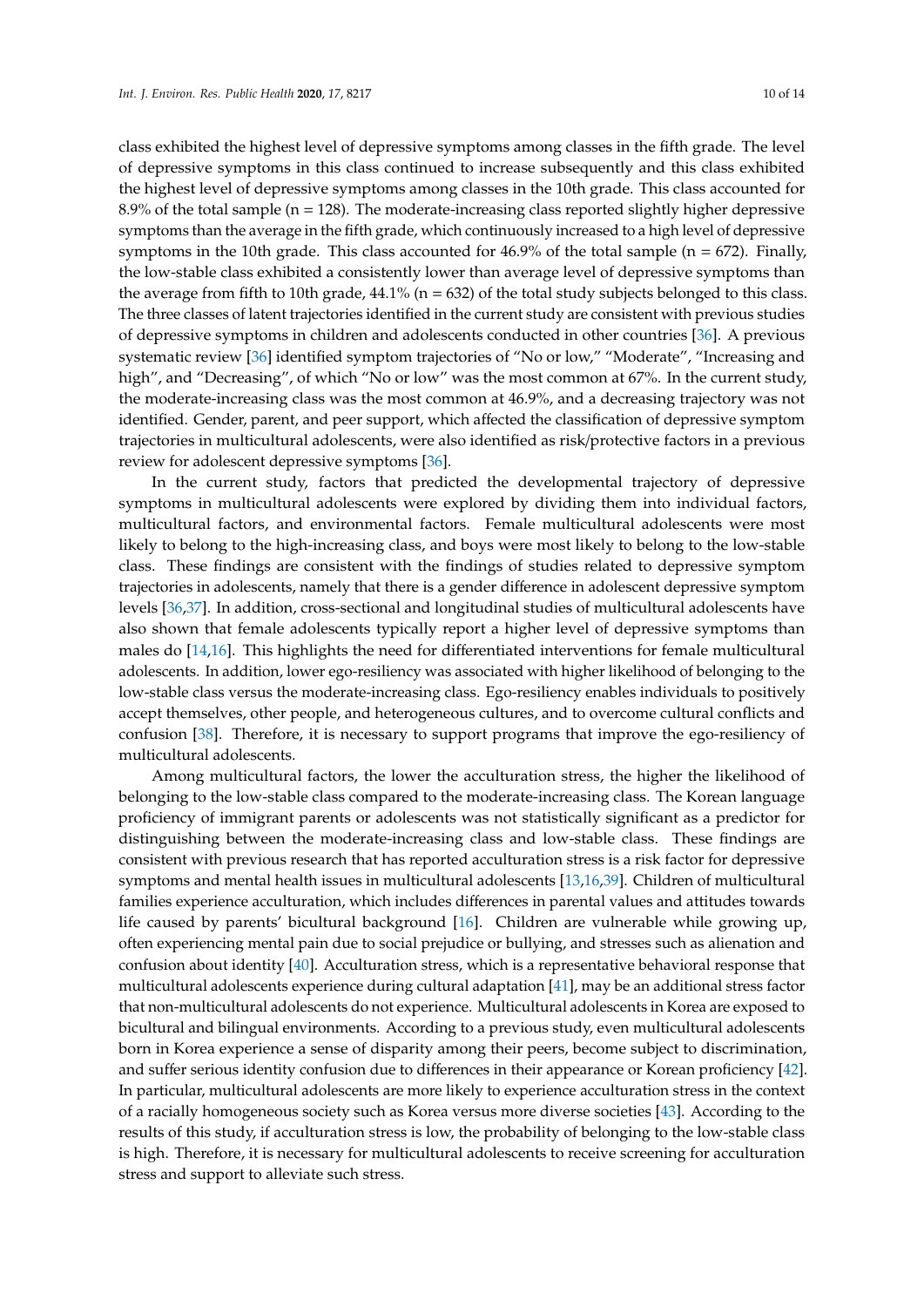Regarding environmental factors, depressive symptoms among multicultural adolescents were more likely to occur in the high-increasing class compared to the moderate-increasing class with less peer support or more experience of being a victim of bullying. In addition, the less bullying multicultural adolescents experience, the more likely they were to be in the low-stable class compared to the moderate-increasing class. In adolescence, the desire to be independent from family becomes stronger, and the peer group becomes the center of important social relations. By becoming more immersed in the peer group, the individual can maintain an equal relationship with peers [\[44\]](#page-13-18). Therefore, multicultural adolescents would benefit from additional attention and support from families, schools, and local communities so that such adolescents can form positive peer relationships. Programs, such as multicultural mentoring programs, need to provide opportunities for individuals to form diverse relationships. These approaches would help to reduce school violence and improve adjustment to the school environment. In addition, there is a need to strengthen education on the prevention of violence to prevent children from multicultural families from being victims of school violence. Furthermore, it is necessary to identify the various characteristics of multicultural adolescents who experience school-based violence and develop school violence prevention programs that recognize these characteristics.

The higher the level of family support, the greater the likelihood of belonging to the low-stable class compared to the moderate-increasing class. The higher the parental neglect, the greater the likelihood of belonging to the high-increasing class compared to the moderate-increasing class. These results are consistent with studies showing that the greater the family support or the better the relationship between parents, the lower the depressive symptoms of adolescents. Studies have also reported that abuse and poor family relationships are related to depressive symptoms in adolescents [\[12,](#page-12-11)[45\]](#page-13-19). Therefore, to lower the level of depressive symptoms in multicultural adolescents, interventions that increase the level of family support are required, including education for parents regarding appropriate attitudes. In addition, the higher the level of school adaptation (learning), the more likely the individual was to belong to the low-stable class rather than the moderate-increasing class. School is very important for adolescents because it is a place where they spend as much time as in their home and where most of their social life experiences occur. Achievement in school life is closely related to future social adaptation. The characteristics of school adaptation that multicultural adolescents exhibit occur, in part, because they are members of multicultural families, but also as part of the process of development, similar to non-multicultural adolescents. Therefore, it is necessary to provide services according to the developmental characteristics and needs of individual adolescents, while considering integration with adolescents in general.

In this study, it was found that latent class membership was not significantly associated with monthly household income, immigrant parents' country of origin, Korean proficiency of immigrant parents and multicultural adolescents, and self-esteem. Most of the multicultural adolescents included in these panel data are children of international married families. These multicultural adolescents have lived in Korea since birth and have been around for more than 10 years, so the parents' and adolescents' Korean proficiency may not be considered to be a major issue for these children. This current research found that the support system of families, peer groups, and schools has a greater impact on depressive symptoms of multicultural adolescents than multicultural characteristics such as the country of origin of migrant parents, migrant parents, and multicultural adolescents' Korean ability. The effects of these variables tend to be similar to results previously reported for the trajectories of depressive symptoms and their predictors in general adolescents [\[36\]](#page-13-10).

The current research identified various trajectories of depressive symptoms among multicultural adolescents and factors associated with these trajectories. Classifying the trajectories of multicultural adolescents is meaningful as an initial step to provide a theoretical basis, reliable evaluation, and preventive investment to reduce high-risk trajectories [\[36\]](#page-13-10). Multicultural adolescents who are likely to follow the high-risk trajectory (e.g., a girl at an urban school who experiences neglect and bullying, and does not have peer support) already have a high initial level of depressive symptoms and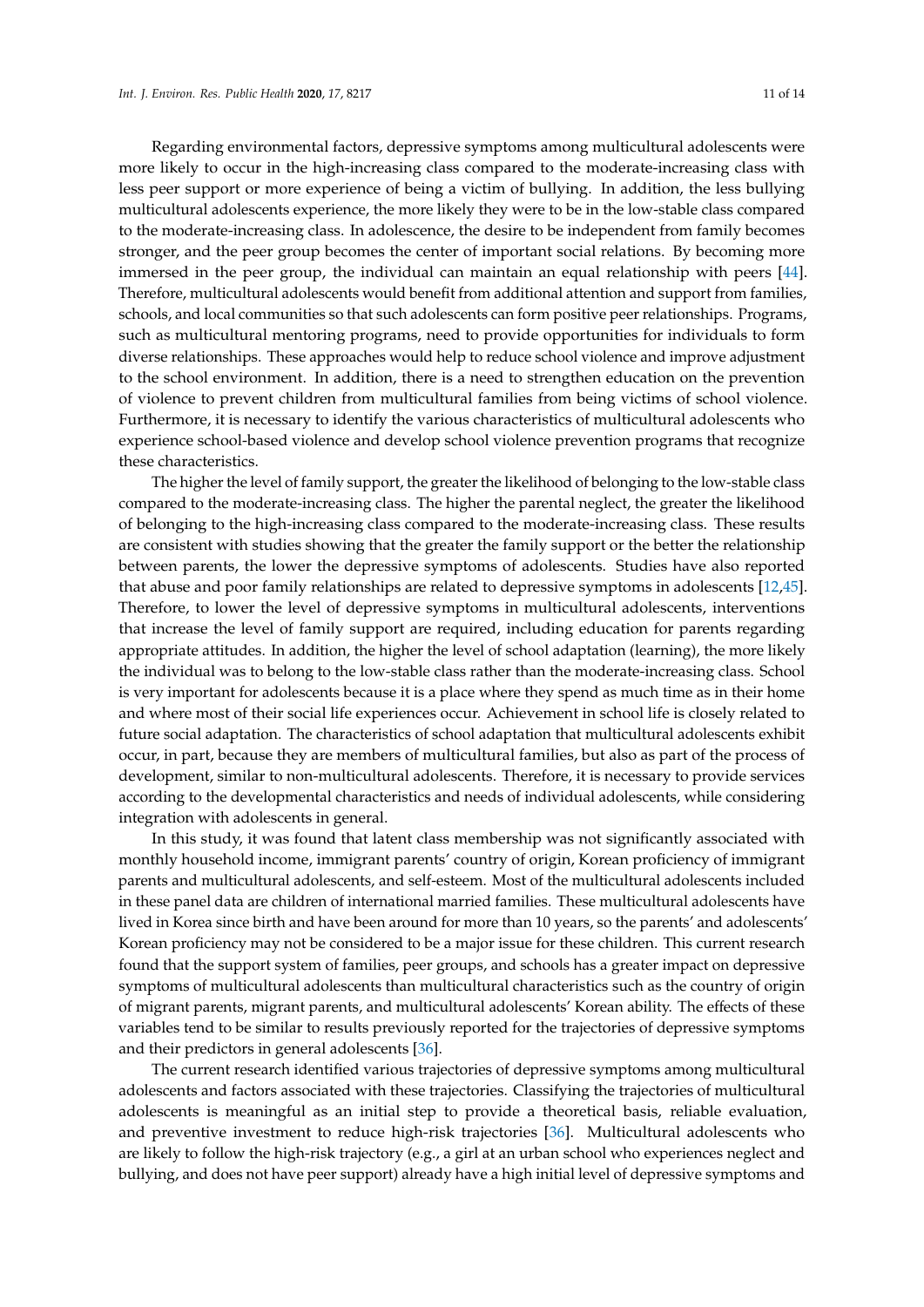are more likely to subsequently develop further depressive symptoms. Therefore, early interventions are needed to detect and prevent the deterioration of multicultural adolescents who are likely to follow these high-risk trajectories.

This study has several limitations. First, since only the trajectory of the initial predictive factors was examined in this study, it is necessary to examine the effect on the trajectory of changes of the predictive factors over time (e.g., if bullying newly occurs). Second, this study only included obesity as a marker of physical status due to the limitations of the secondary data. It is necessary to include additional physical health variables that could affect depressive symptoms among multicultural adolescents. Third, since the panel itself includes only multicultural adolescents, it is impossible to determine the trajectory of depressive symptoms of non-multicultural adolescents in this study. Therefore, further research using other panel data (Korean Children and Youth Panel Survey, Panel Study on Korean Children, etc.) is needed to compare the trajectories of depressive symptoms between multicultural adolescents and monocultural adolescents.

Nevertheless, this study is of value in that it identifies different trajectories of changes in depressive symptoms among multicultural adolescents. These results illustrate the need to improve depressive symptoms among multicultural adolescents in Korea via individualized support based on the characteristics of multicultural adolescents, rather than uniform support for all adolescents. It may be important to screen for depressive symptoms in multicultural adolescents, select those who need more active intervention, and implement early interventions. In particular, the characteristics of adolescents regarding peer relationships and being the victim of bullying have considerable influence on depressive symptoms; and therefore, interventions are needed in such cases.

## **5. Conclusions**

This study examined changes in depressive symptoms of multicultural adolescents for 6 years using data from the 2012–2017 Multicultural Adolescents Panel Study (MAPS) to classify latent classes with different trajectories of depressive symptoms, and to classify factors that predict latent class membership. This study confirmed that the depressive symptoms of multicultural adolescents significantly worsened over time. In addition, three latent classes were identified with different trajectories according to the changing patterns of depressive symptoms ("High-increasing class", "Low-stable class", and "Moderate-increasing class"). Among factors that predicted latent class membership, the greater the initial depressive symptoms, the greater the probability of belonging to the high-increasing class. Therefore, there is a need to screen for depressive symptoms in multicultural adolescents in the early stages and to prepare individualized mental health care plans. In addition, it is necessary to develop intervention strategies to alleviate depressive symptoms in multicultural adolescents by considering the characteristics of each latent class of multicultural adolescents identified in this study.

**Author Contributions:** Conceptualization, M.K.S. and E.K.; methodology, M.K.S. and E.K.; software, E.K.; validation, M.K.S., E.K., and J.Y.Y.; formal analysis, E.K.; investigation, M.K.S.; resources, M.K.S.; data curation, E.K. and M.K.S.; writing—original draft preparation, M.K.S. and E.K.; writing—review and editing, M.K.S., E.K. and J.Y.Y.; visualization, E.K.; supervision, J.Y.Y.; project administration, M.K.S.; funding acquisition, M.K.S. All authors have read and agreed to the published version of the manuscript.

**Funding:** This work was supported by the 2020 Research Fund of the University of Ulsan.

**Conflicts of Interest:** The authors declare no conflict of interest. The funders had no role in the design of the study, in the collection, analyses, or interpretation of data, in the writing of the manuscript, or in the decision to publish the results.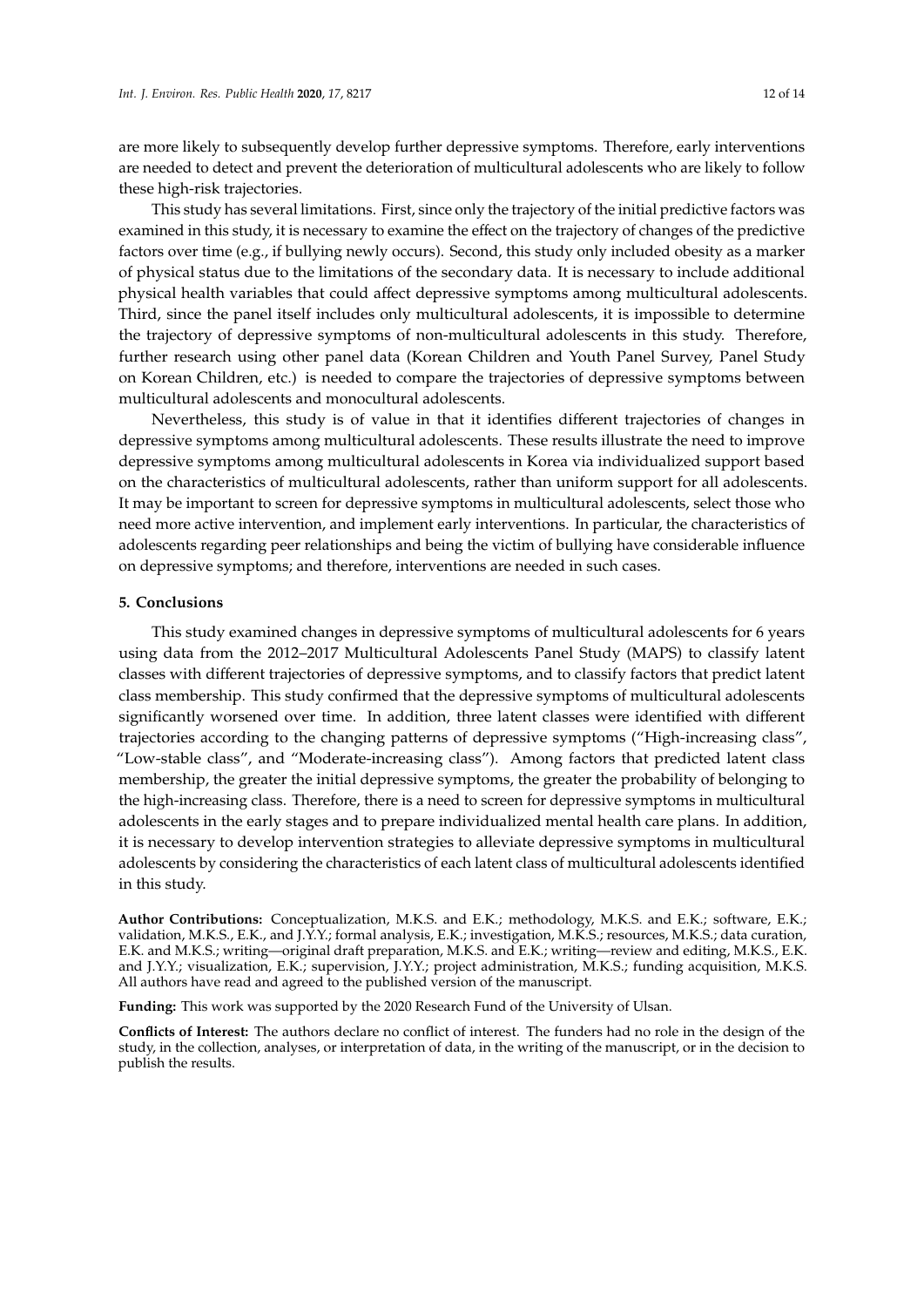## **References**

- <span id="page-12-0"></span>1. Castles, S.; Haas, H.D.; Miller, M.J. *The Age of Migration: International Population Movements in the Modern World*, 5th ed.; The Guilford Press: New York, NY, USA, 2020.
- <span id="page-12-1"></span>2. United Nations, Department of Economic and Social Affairs. *Population Division, Population Division International Migration 2019*; ST/ESA/SER.A/438; United Nations: New York, NY, USA, 2019.
- <span id="page-12-2"></span>3. Kim, G. Migration vs. repatriation to South Korea in the past and present. *J. Contemp. Korean Stud.* **2017**, *4*, 65–92.
- <span id="page-12-3"></span>4. Korea Immigration Service, Ministry of Justice. *Korea Immigration Service Statistics 2019*; Korea Immigration Service, Ministry of Justice: Gwacheon, Korea, 2020.
- <span id="page-12-4"></span>5. Ministry of Gender Equality Family. *A Study on the National Survey of Multicultural Families 2018*; Ministry of Gender Equality Family: Seoul, Korea, 2019.
- <span id="page-12-5"></span>6. Steinberg, L.; Morris, A.S. Adolescent development. *Annu. Rev. Psychol.* **2001**, *52*, 83–110. [\[CrossRef\]](http://dx.doi.org/10.1146/annurev.psych.52.1.83) [\[PubMed\]](http://www.ncbi.nlm.nih.gov/pubmed/11148300)
- <span id="page-12-6"></span>7. World Health Organization Adolescents: Health Risks and Solutions. Available online: https://[www.who.](https://www.who.int/news-room/fact-sheets/detail/adolescents-health-risks-and-solutions) int/news-room/fact-sheets/detail/[adolescents-health-risks-and-solutions](https://www.who.int/news-room/fact-sheets/detail/adolescents-health-risks-and-solutions) (accessed on 19 August 2020).
- <span id="page-12-7"></span>8. Thapar, A.; Collishaw, S.; Pine, D.S.; Thapar, A.K. Depression in adolescence. *Lancet* **2012**, *379*, 1056–1067. [\[CrossRef\]](http://dx.doi.org/10.1016/S0140-6736(11)60871-4)
- <span id="page-12-8"></span>9. Kwak, C.W.; Ickovics, J.R. Adolescent suicide in South Korea: Risk factors and proposed multi-dimensional solution. *Asian J. Psychiatry* **2019**, *43*, 150–153. [\[CrossRef\]](http://dx.doi.org/10.1016/j.ajp.2019.05.027) [\[PubMed\]](http://www.ncbi.nlm.nih.gov/pubmed/31151083)
- <span id="page-12-9"></span>10. Copeland, W.E.; Alaie, I.; Jonsson, U.; Shanahan, L. Associations of childhood and adolescent depression with adult psychiatric and functional outcomes. *J. Am. Acad. Child Adolesc. Psychiatry* **2020**, in press. [\[CrossRef\]](http://dx.doi.org/10.1016/j.jaac.2020.07.895)
- <span id="page-12-10"></span>11. Johnson, D.; Dupuis, G.; Piche, J.; Clayborne, Z.; Colman, I. Adult mental health outcomes of adolescent depression: A systematic review. *Depress Anxiety* **2018**, *35*, 700–716. [\[CrossRef\]](http://dx.doi.org/10.1002/da.22777)
- <span id="page-12-11"></span>12. Ellis, R.E.; Seal, M.L.; Simmons, J.G.; Whittle, S.; Schwartz, O.S.; Byrne, M.L.; Allen, N.B. Longitudinal trajectories of depression symptoms in adolescence: Psychosocial risk factors and outcomes. *Child Psychiatry Hum. Dev.* **2017**, *48*, 554–571. [\[CrossRef\]](http://dx.doi.org/10.1007/s10578-016-0682-z) [\[PubMed\]](http://www.ncbi.nlm.nih.gov/pubmed/27619221)
- <span id="page-12-20"></span>13. Han, K.H.; Kahng, S.K. Relationship among acculturative stress, depression and self-esteem of multicultural adolescents-testing a theoretical model of the stress process. *Ment. Health Soc. Work* **2019**, *47*, 231–257. [\[CrossRef\]](http://dx.doi.org/10.24301/MHSW.2019.03.47.1.231)
- <span id="page-12-24"></span>14. Oh, S.-H. The study on the eco-systemic variables affecting multicultural family adolescents' depression. *J. Community Welf.* **2016**, *56*, 1–27. [\[CrossRef\]](http://dx.doi.org/10.15300/jcw.2016.56.1.1)
- <span id="page-12-12"></span>15. Park, M.H.; Park, K.J.; Kim, H.K. The Five-year Developmental Trajectories of Perceived Stress and Depression in Korean Youth. *Korean J. Child Stud.* **2012**, *33*, 1–17. [\[CrossRef\]](http://dx.doi.org/10.5723/KJCS.2012.33.4.1)
- <span id="page-12-13"></span>16. Han, K.H. Predictors of depressive symptom trajectories among multicultural family adolescents. *Ment. Health Soc. Work* **2020**, *48*, 56–83. [\[CrossRef\]](http://dx.doi.org/10.24301/MHSW.2020.03.48.1.56)
- <span id="page-12-14"></span>17. Jang, H.; Park, H. Comparison of factors influencing depression between non-multicultural and multicultural middle school students. *J. Korean Soc. Sch. Health* **2019**, *32*, 10–19. [\[CrossRef\]](http://dx.doi.org/10.15434/KSSH.2019.32.1.10)
- <span id="page-12-15"></span>18. Kim, M.-K. A convergent study on factors influencing adolescents' mental health of multicultural family. *J. Korea Converg. Soc.* **2018**, *9*, 189–197. [\[CrossRef\]](http://dx.doi.org/10.15207/JKCS.2018.9.1.189)
- <span id="page-12-16"></span>19. Jung, T.; Wickrama, K.A. An introduction to latent class growth analysis and growth mixture modeling. *Soc. Pers. Psychol. Compass* **2008**, *2*, 302–317. [\[CrossRef\]](http://dx.doi.org/10.1111/j.1751-9004.2007.00054.x)
- <span id="page-12-17"></span>20. Derogatis, L.R.; Rickels, K.; Rock, A.F. The SCL-90 and the MMPI: A step in the validation of a new self-report scale. *Br. J. Psychiatry* **1976**, *128*, 280–289. [\[CrossRef\]](http://dx.doi.org/10.1192/bjp.128.3.280)
- <span id="page-12-18"></span>21. Kim, K.-I.; Kim, J.-H.; Won, H.-T. Standardization study of symptom checklist-90 in Korea I. *J. Korean Neuropsychiatr. Assoc.* **1978**, *17*, 449–458.
- <span id="page-12-19"></span>22. Lee, K.-S.; Baek, H.; Lee, J.-W.; Kim, J.-Y.; Kim, H.; Han, Y.-K. *The Annual Report of Korean Children and Youth Panel Survey 2010*; NYPI Research Report 11-R10; National Youth Policy Institute: Sejong, Korea, 2011.
- <span id="page-12-21"></span>23. Yun, S.; Lim, D.; Oh, K.; Moon, J.S.; Kim, J.H. Development of the 2017 Korean national growth charts for children and adolescents. *Wkly. Health Illn.* **2018**, *11*, 813–820.
- <span id="page-12-22"></span>24. Han, S.B. The Relationship between children's self-concepts and family systems as analyzed by the circumplex model. *Korean J. Child Stud.* **1992**, *13*, 145–160.
- <span id="page-12-23"></span>25. Coopersmith, S. *The Antecedents of Self-Esteem*; Freeman: San Francisco, CA, USA, 1967.